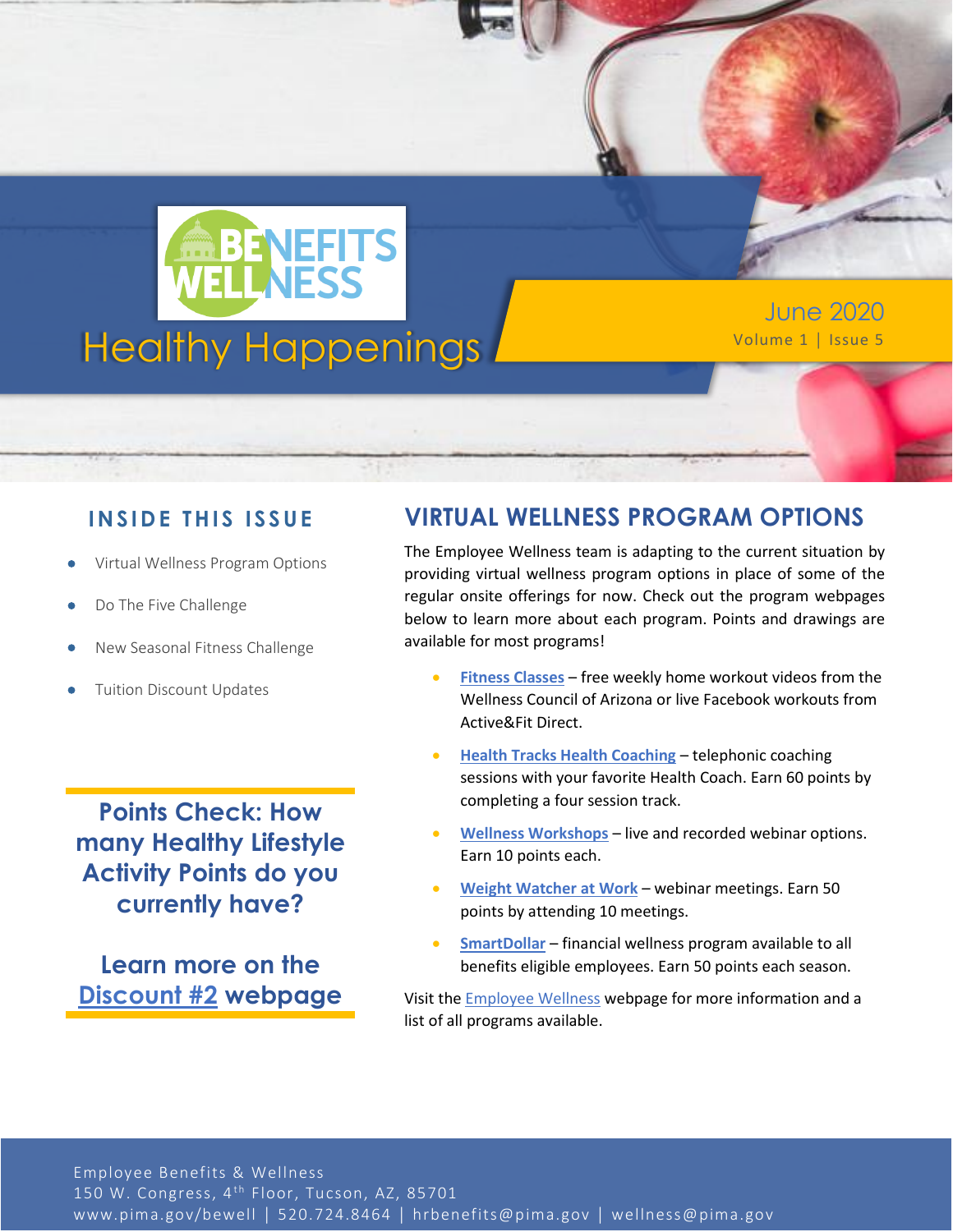## **STAY SAFE - DO THE FIVE**

You may already be aware of the Do The Five campaign from the World Health Organization (WHO) to help limit the spread of the coronavirus.

In our version of Do The Five, you will focus on five wellness strategies to keep you healthy, connected, and informed. We understand that most of you are living outside of your comfort zone and we would like to provide some healthy options you can do during quarantine/social distancing to help your life feel a little more normal again. Activities will include working from home with tips for physical activity, nutrition, selfcare and stress management.

Complete the Do The Five Wellness Calendar by completing a different wellness activity each day for 19 days. We encourage you to repeat one or more activities everyday throughout the campaign.

**1. HANDS – wash them often**

- **2. ELBOW – cough into it**
- **3. FACE – don't touch it**
- **4. FEET – Stay more than 6 ft. apart**

## **5. FEEL SICK – stay home**

Details for each activity can be located within this [packet.](https://webcms.pima.gov/UserFiles/Servers/Server_6/File/Government/Human%20Resources/Wellness/Do%20The%20Five/Do%20the%20Five%20Wellness%20Campaign.pdf) It is recommended that you print out the Wellness Calendar and fill in the activities each day before submitting electronically.

Submit the [Do the Five Wellness Calendar](https://www.surveymonkey.com/r/dothe5) and earn 10 Healthy Lifestyle Activity Points.

**Visit the [Seasonal Fitness](https://webcms.pima.gov/cms/One.aspx?portalId=169&pageId=14271)  [Challenge](https://webcms.pima.gov/cms/One.aspx?portalId=169&pageId=14271) webpage for full program details to get started today!**



# **NEW SEASONAL FITNESS CHALLENGE**

We made some changes to how you'll submit your seasonal results. You will submit your results using an online form instead of the fillable .pdf form.

Track your minutes of exercise using whichever method you prefer such as a body wearable device (example: Fitbit, Apple Watch), or a paper log, then at the end of the season complete the Online Seasonal Fitness Challenge Minutes and Exercises Form.